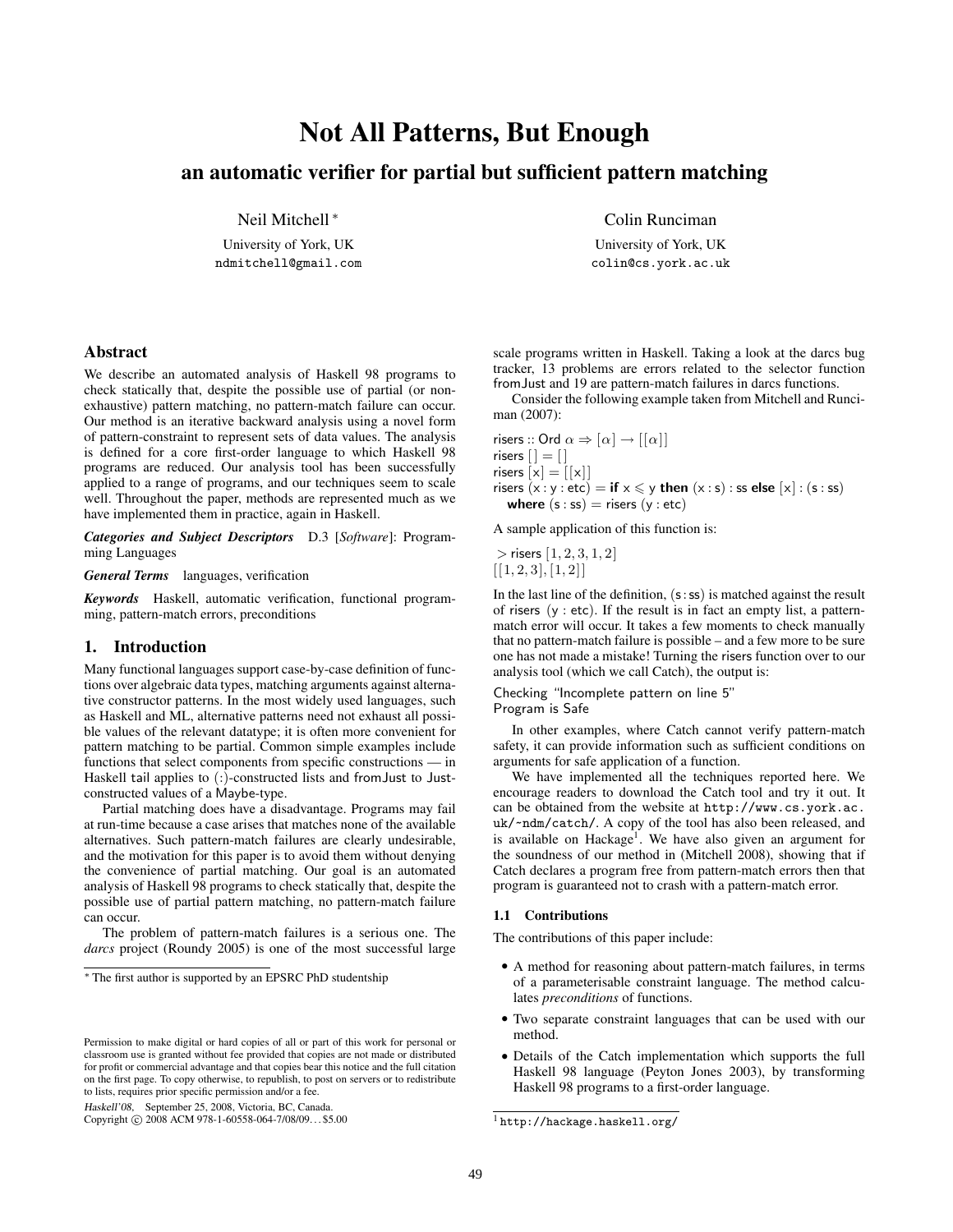```
risers x = \cose \times \textbf{of}[ ] \rightarrow [ ](y:ys) \rightarrow \text{case }ys of
      [ ] \rightarrow (y : [] ) : [](z : zs) \rightarrow rises2 (risers3 z zs) (y \le z) y
risers2 \times y = \cose y of
   True \rightarrow (z : snd x) : (fst x)
   False \rightarrow (z : []) : (snd x : fst x)
risers3 x y = risers4 (risers (x : y))
```

```
risers4 \times = \csc \times \textbf{of}(y : ys) \rightarrow (ys, y)[ ] \rightarrow error "Pattern Match Failure, 11:12."
```
Figure 1. risers in the Core language.

• Results showing success on a number of small examples drawn from the Nofib suite (Partain et al. 2008), and for three larger examples, investigating the scalability of the checker.

This paper has similar aims to our previous work (Mitchell and Runciman 2007), which we will refer to as Catch05<sup>2</sup>. For Catch05 risers is towards the limit of what is possible, for Catch08 it is trivial. Catch05 can only deal with small examples that use a few restricted forms of recursion. Catch08 uses substantially improved algorithms, along with radically different constraint mechanisms, to deal with real Haskell programs.

# 1.2 Road map

§2 gives an overview of the checking process for the risers function. §3 introduces a small core functional language and a mechanism for reasoning about this language, §4 describes two constraint languages. §5 evaluates Catch08 on programs from the Nofib suite, on a widely-used library and on a larger application program. §6 offers comparisons with related work before §7 presents concluding remarks.

# 2. Overview of the Risers Example

This section sketches the process of checking that the risers function in the Introduction does not crash with a pattern-match error.

### 2.1 Conversion to a Core Language

Rather than analyse full Haskell, Catch analyses a first-order Core language, without lambda expressions, partial application or let bindings. A convertor is provided from the full Haskell 98 language to this restricted language – see  $\S 3.1.2$ . The result of converting the risers program to Core Haskell, with identifiers renamed for ease of human reading, is shown in Figure 1.

The type of risers is polymorphic over types in the Ord class. Catch can check risers assuming that Ord methods do not raise pattern-match errors, and may return any value. Or a type instance such as Int can be specified with a type signature. To keep the example simple, we have chosen the latter.

### 2.2 Analysis of risers – a brief sketch

In the Core language every pattern match covers all possible constructors of the appropriate type. The alternatives for constructor cases not originally given are calls to error. The analysis starts by

```
type CtorName = String
type FuncName = String
type VarName = Stringtype Selector = (CtorName, Int)
data Func = Func FuncName [VarName] Expr
data Expr = Var VarName
           | Make CtorName [Expr]
           | Call FuncName [Expr]
         | Case Expr [Alt]
data Alt = Alt CtorName [VarName] Expr
```


finding calls to error, then tries to prove that these calls will not be reached. The one error call in risers4 is avoided under the precondition (see §3.4):

risers $4, x \in (:)$ 

That is, all callers of risers4 must supply an argument  $\times$  which is a (:)-constructed value. For the proof that this precondition holds, two entailments are required (see §3.5):

 $x\leq (x) \Rightarrow$  (risers  $x \in (x)$ )  $\leq (x)$ True  $\Rightarrow$  (risers2 x y z)  $\leq$  (:)

The first line says that if the argument to risers is a (:)-constructed value, the result will be. The second states that the result from risers2 is always (:)-constructed.

# 3. Pattern Match Analysis

This section describes the method used to calculate preconditions for functions. We first give the Core language for our tool in §3.1, then some essential operations on constraints and propositions in §3.2. We then introduce a simple constraint language in §3.3, which we use to illustrate our method. First we define three terms:

- A constraint describes a (possibly infinite) set of values. We say a value *satisfies* a constraint if the value is within the set.
- A precondition is a proposition combining constraints on the arguments to a function, to ensure that if no part of any argument is  $\perp$  then no part of the result is  $\perp$ . For example, the precondition on tail xs is that xs is (:)-constructed.
- An entailment is a proposition combining constraints on the arguments to a function, to ensure the result satisfies a further constraint. For example, xs is (:)-constructed ensures null xs evaluates to False.

### 3.1 Reduced expression language

The syntax for our Core language is given in Figure 2. Our Core language is more restrictive than the core languages typically used in compilers (Tolmach 2001). It is first order, has only simple case statements, and only algebraic data types. All case statements have alternatives for all constructors, with error calls being introduced where a pattern-match error would otherwise occur.

The evaluation strategy is lazy. A semantics is outlined in Figure 3, as an evaluator from expressions to values, written in Haskell. The hnf function evaluates an expression to head normal form. The subst function substitutes free variables that are the result of a case expression.

<sup>2</sup> Although the paper was completed in 2005, publication was delayed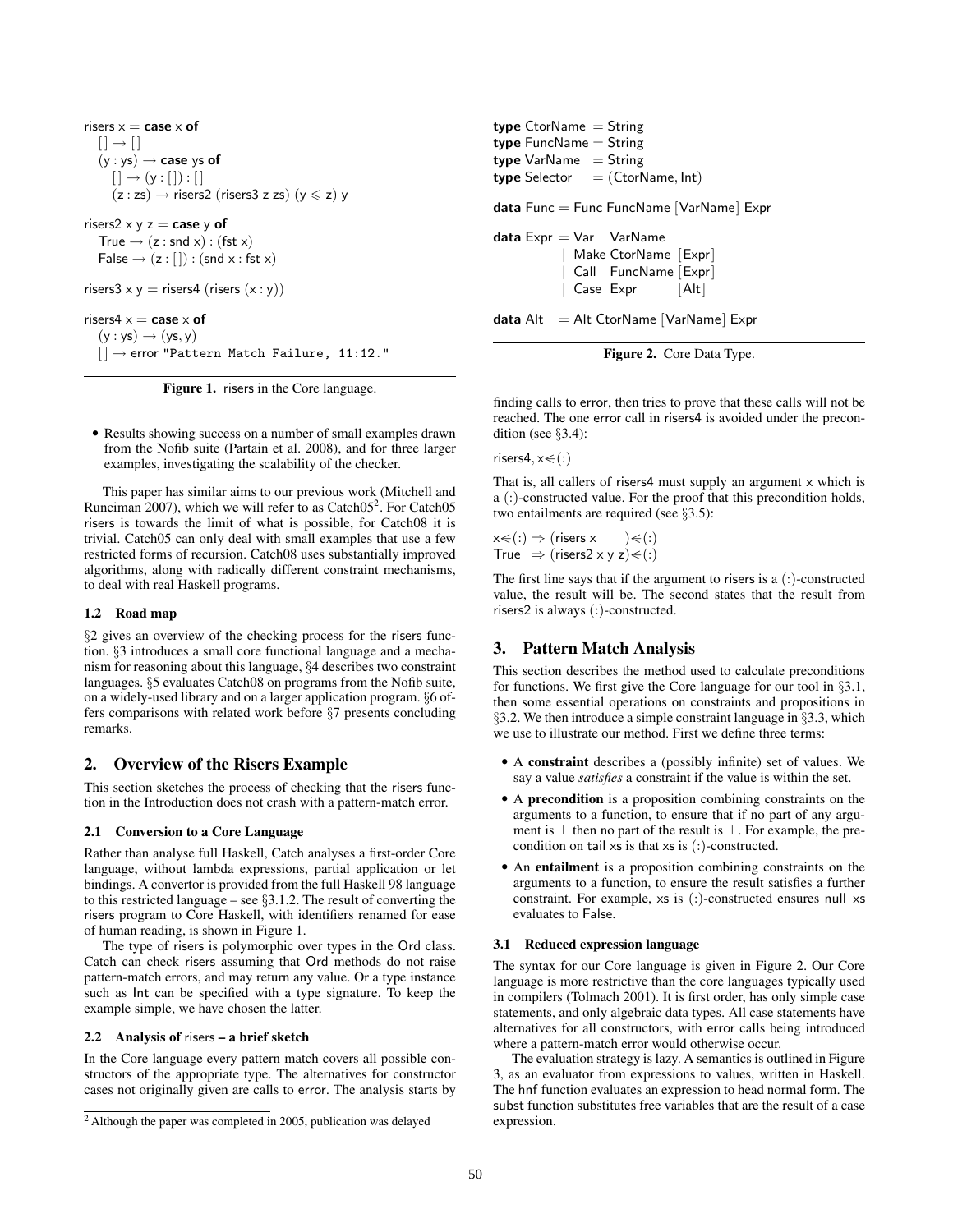```
data Value = Bottom | Value CtorName [Value]
eval :: Expr \rightarrow Value
eval x = \cose hnf x of
                Nothing \rightarrow Bottom
                Just (c, cs) \rightarrow Value c (map eval cs)
hnf :: Expr \rightarrow Maybe (CtorName, [Expr])
hnf (Make c xs ) = Just (c, xs)
hnf (Call f xs )
   | f \equiv "error" = Nothingotherwise = hnf (subst (zip (args f) xs) (body f))
hnf (Case on alts) = listToMaybe [res
   | Just (c, xs) \leftarrow [hnf on], Alt n vs e \leftarrow alts, c \equiv n, Just res \leftarrow [hnf (subst (zip vs xs) e)]]
subst :: [(VarName, Expr)] \rightarrow Expr \rightarrow Exprsubst r (Var x ) = fromMaybe (Var x) (lookup x r)
subst r (Make x \times s) = Make x (map (subst r) xs)
subst r (Call x xs) = Call x (map (subst r) xs)
subst r (Case x xs) = Case (subst r x)
   [Alt n vs (subset r' e) | Alt n vs e \leftarrow xs, let r' = filter ((\notin \mathsf{vs}) \circ \mathsf{fst}) \rceil
```
Figure 3. Semantics for Core expressions.

ctors :: CtorName → [CtorName] arity  $::$  CtorName  $\rightarrow$  Int var :: VarName → Maybe (Expr, Selector) body :: FuncName  $\rightarrow$  Expr  $args :: FuncName \rightarrow [VarName]$  $isRec :: Selector \longrightarrow Bool$ 



### 3.1.1 Operations on Core

Figure 4 gives the signatures for helper functions over the core data types. In our implementation, these operations are monadic to allow the checking process to be traced – a detail we have omitted here. Every constructor has an arity, which can be obtained with the arity function. To determine alternative constructors the ctors function can be used; for example ctors "True" =  $[$ "False", "True"] and ctors " $[]$ " =  $[$  " $[]$ ", ": " $]$ . The var function returns Nothing for a variable bound as the argument of a top-level function, and Just  $(e, (c, i))$  for a variable bound as the ith component in the c-constructed alternative of a case-expression whose scrutinee is e. The functions body and args obtain the body and argument names of a function. The isRec  $(c, i)$  function returns true if the constructor c has a recursive ith component; for example, let  $hd =$  $(":", 0)$  and  $tl = (":", 1)$  then isRec hd = False but isRec tl = True.

### 3.1.2 Transformation From Haskell to Core

To generate core representations of programs, we start with Yhc, the York Haskell Compiler (Golubovsky et al. 2007). Yhc can transform a Haskell program into a single Yhc Core file, containing all necessary libraries. Yhc Core is higher-order and has let expressions, neither of which are permitted in our Core language. The let expressions can be removed using simple transformations provided by the Yhc Core library. The standard way to make a program

# data Prop  $\alpha$

```
(\wedge),(\vee) :: Prop \alpha \rightarrow Prop \alpha \rightarrow Prop \alphaandP, orP :: [Prop \alpha] \rightarrow Prop \alphamapP :: (\alpha \rightarrow \text{Prop } \beta) \rightarrow \text{Prop } \alpha \rightarrow \text{Prop } \betatrue, false :: Prop \alphabool :: Bool \rightarrow Prop \alphalit \cdots \alpha \rightarrow Prop \alpha
```


first-order is Reynolds style defunctionalisation (Reynolds 1972). This method embeds a mini-interpreter into the resultant program, which would complicate our analysis method considerably. Instead, we use an alternative defunctionalisation method (Mitchell 2008, Chapter 5), which removes most higher-order functions without complicating the analysis. If any higher-order functions remain we then use Reynolds method. Using these steps, we are able to convert the full Haskell 98 language into our Core language.

### 3.1.3 Algebraic Abstractions of Primitive Types

Our Core language only has algebraic data types. Catch allows for primitive types such as characters and integers by abstracting them into algebraic types. Two abstractions used in Catch are:

# data  $Int = Neg \mid Zero \mid One \mid Pos$  $data$  Char  $=$  Char

Knowledge about values is encoded as *a set of* possible constructions. In our experience, integers are most often constrained to be a natural, or to be non-zero. Addition or subtraction of one is the most common operation. Though very simple, the Int abstraction models the common properties and operations quite well. For characters, we have found little benefit in any refinement other than considering all characters to be abstracted to the same value.

The final issue of abstraction relates to primitive functions in the IO monad, such as getArgs (which returns the command-line arguments), or readFile (which reads from the file-system). In most cases an IO function is modelled as returning *any* value of the correct type, using a function primitive to the checker.

#### 3.2 Constraint Essentials and Notation

We write  $Sat \times c$  to assert that the value of expression  $\times$  must be a member of the set described by the constraint c, i.e. that x *satisfies* c. If any component of x evaluates to ⊥, the constraint is automatically satisfied: in our method, for a component of  $\times$  to evaluate to ⊥, some other constraint must have been violated, so an error is still reported. Atomic constraints can be combined into propositions, using the proposition data type in Figure 5.

Several underlying constraint models are possible. To keep the introduction of the algorithms simple we first use *basic pattern constraints* (§3.3), which are unsuitable for reasons given in §3.7. We then describe *regular expression constraints* in §4.1 – a variant of the constraints used in Catch05. Finally we present *multi-pattern constraints* in §4.2 – used in Catch08 to enable scaling to much larger problems.

Three operations must be provided by every constraint model, whose signatures are given in Figure 6. The lifting and splitting operators ( $\triangleright$ ) and ( $\triangleleft$ ) are discussed in §3.5. The expression x  $\lt$  cs generates a proposition ensuring that the value x must be constructed by one of the constructors in cs.

The type signatures for the functions calculating preconditions and entailments are given in Figure 7. The precond function (see §3.4) takes a function name, and gives a proposition imposing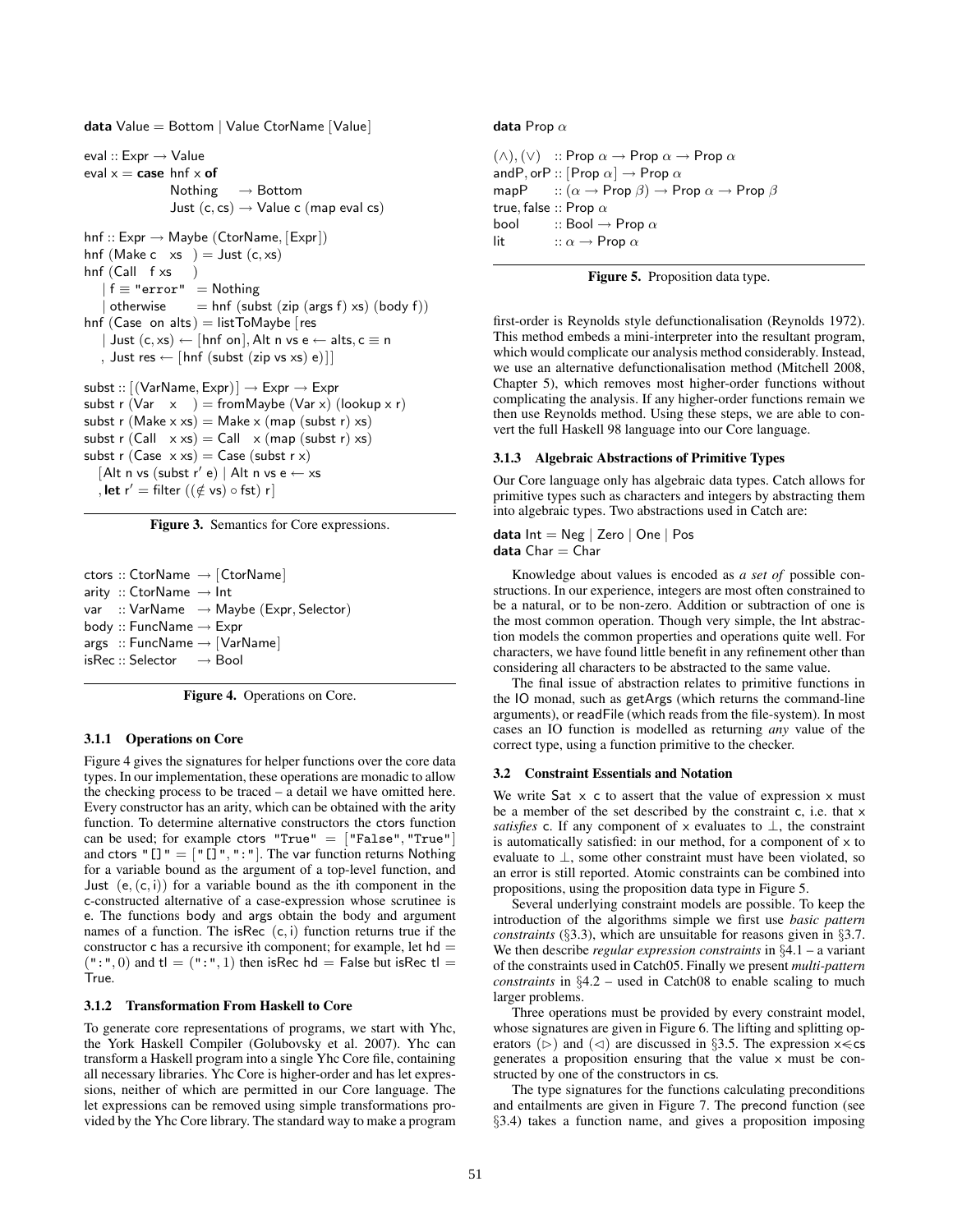data Sat  $\alpha =$  Sat  $\alpha$  Constraint

 $(\leq): \alpha \to [\text{CtorName}] \to \text{Prop (Sat } \alpha)$  $(\triangleright)$  :: Selector  $\rightarrow$  Constraint  $\rightarrow$  Constraint  $(\lhd)$  :: CtorName  $\rightarrow$  Constraint  $\rightarrow$  Prop (Sat Int)

Figure 6. Constraint operations.

precond :: FuncName → Prop (Sat VarName)  $prePost :: FuncName \rightarrow Constraint \rightarrow Prop (Sat VarName)$ reduce :: Prop (Sat Expr)  $\rightarrow$  Prop (Sat VarName)

substP :: Eq  $\alpha \Rightarrow [(\alpha, \beta)] \rightarrow$  Prop (Sat  $\alpha$ )  $\rightarrow$  Prop (Sat  $\beta$ ) substP xs = mapP  $(\lambda$ (Sat i k)  $\rightarrow$  lit \$ Sat (f i) k) where  $f_i = f$ romJust \$ lookup i xs

Figure 7. Operations to generate preconditions and entailments.

data Constraint = Any | Con CtorName  $[Construction]$ 

Figure 8. Basic pattern constraints.

constraints on the arguments to that function. The prePost function (see §3.5) takes a function name and a postcondition, and gives a precondition sufficient to ensure the postcondition. During the manipulation of constraints, we often need to talk about constraints on expressions, rather than argument variables: the reduce function (see §3.5) converts propositions of constraints on expressions to equivalent propositions of constraints on arguments. The substP function performs substitution, by argument name or position, over propositions of constraints.

### 3.3 Basic Pattern (BP) Constraints

For simplicity, our analysis framework will be introduced using basic pattern constraints (BP-constraints). BP-constraints are defined in Figure 8, and correspond to Haskell pattern matching, where Any represents an unrestricted match. A data structure satisfies a BP-constraint if it matches the pattern. For example, the requirement for a value to be (:)-constructed would be expressed as (Con ":" [Any, Any]). The BP-constraint language is limited in expressivity, for example it is impossible to state that all the elements of a boolean list are True.

As an example of an operator definition for the BP-constraint language,  $(\leq)$  can be defined:

 $a \le xs = orP$  [lit (a *`Sat`* anys  $x$ )  $x \leftarrow xs$ ] where anys  $x = Con \times (replicate (arity \times) Any)$ 

So, for example:

 $e \leq$ ["True"]  $=$  lit (e `Sat` Con "True" [])  $e\leq$ [":"] = lit (e `Sat` Con ":" [Any, Any]) e < | ": ", " [] "] = lit (e `Sat` Con ": " |Any, Any|) ∨ lit (e *`*Sat*`* Con "[]" [ ])

#### 3.4 Preconditions for Pattern Safety

Our intention is that for every function, a proposition combining constraints on the arguments forms a precondition to ensure the result does not contain ⊥. The precondition for error is False. A program is safe if the precondition on main is True. Our analysis method derives these preconditions. Given precond which returns  $pre :: E$ xpr  $\rightarrow$  Prop (Sat Expr) pre  $(Var \t v) = true$ pre (Make c  $xs$ ) = andP (map pre  $xs$ ) pre (Call  $f \times s$ ) = pre'  $f \times s$   $\wedge$  and P (map pre  $x s$ ) where  $pre'$  f  $xs =$  substP (zip (args f) xs) (precond f) pre (Case on alts) = pre on  $\land$  andP (map alt alts) where alt (Alt c vs e) = on  $\leq$  (ctors c \ [c])  $\vee$  pre e



precond :: FuncName → Prop (Sat VarName) precond<sub>0</sub>  $f = if f \equiv "error" then false else true$ precond<sub>n+1</sub>  $f =$  precond<sub>n</sub>  $f \wedge$ reduce  $(pref|precond_n)(body f))$ 



the precondition of a function, we can determine the precondition of an *expression* using the pre function in Figure 9. The intuition behind pre is that in all subexpressions f xs, the arguments xs must satisfy the precondition for f. The only exception is that a case expression is safe if the scrutinee is safe, and each alternative is either safe, or never taken.

### Example 1

$$
\begin{aligned}\n\text{safeTail xs} &= \text{case null xs of} \\
\text{True} &\rightarrow [] \\
\text{False} &\rightarrow \text{tail xs}\n\end{aligned}
$$

The precondition for safeTail, after removing conjunctions with true, is computed as:

 $pre'$  null  $[xs] \wedge (null xs \leq ["True"] \vee pre' tail [xs])$ 

This predicate states that the invocation of null xs must be safe, and either null  $\times$ s is True or tail  $\times$ s must be safe.  $\Box$ 

### 3.4.1 Stable Preconditions

The iterative algorithm for calculating preconditions is given in Figure 10. Initially all preconditions are assumed to be true, apart from the error precondition, which is false. In each iteration we calculate the precondition using the pre function from Figure 9, using the previous value of precond. Each successive precondition is conjoined with the previous one, and is therefore more restrictive. So *if all chains of increasingly restrictive propositions of constraints are finite*, termination is guaranteed – a topic we return to in §3.7.

We can improve the efficiency of the algorithm by tracking dependencies between preconditions, and performing the minimum amount of recalculation. Finding strongly connected components in the static call graph of a program allows parts of the program to be checked separately.

# 3.4.2 Preconditions and Laziness

The pre function defined in Figure 9 does not take laziness into account. The Call equation demands that preconditions hold on *all* arguments – only correct if a function is strict in all arguments. For example, the precondition on False && error "here" is False, when it should be True. In general, preconditions may be more restrictive than necessary. However, investigation of a range of examples suggests that inlining (&&) and (||) captures many of the common cases where laziness would be required.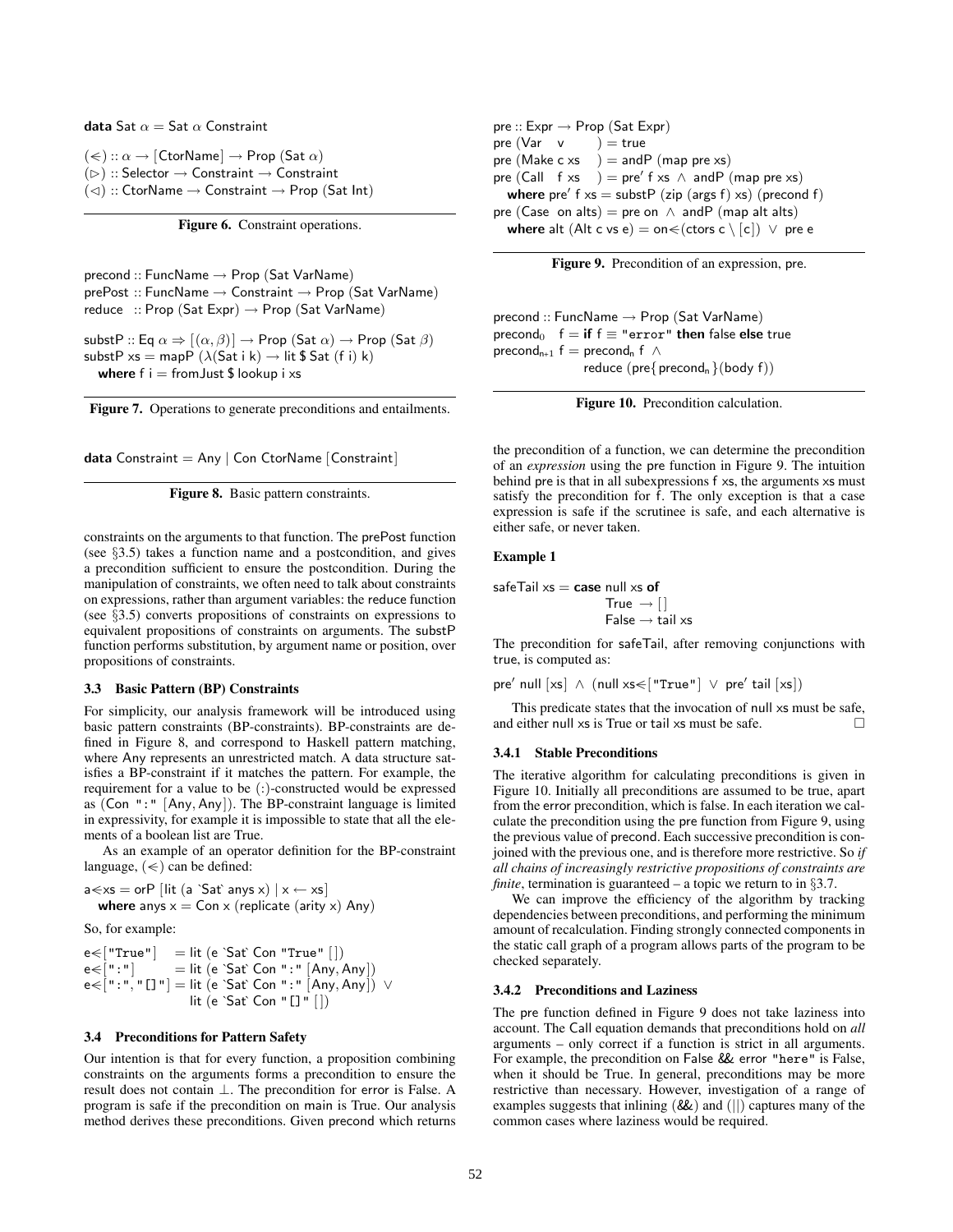reduce :: Prop (Sat Expr)  $\rightarrow$  Prop (Sat VarName) reduce = mapP  $(\lambda$ (Sat x k)  $\rightarrow$  red x k) red :: Expr  $\rightarrow$  Constraint  $\rightarrow$  Prop (Sat VarName) red (Var v )  $k = \text{case}$  var v of Nothing → lit (v *`*Sat*`* k) Just  $(an, s) \rightarrow red$  on  $(s \triangleright k)$ red (Make c xs ) k = reduce  $\frac{1}{2}$  substP (zip  $[0, .]$  xs) (c  $\triangleleft$  k) red (Call f  $xs$ ) k = reduce  $$substP$  (zip (args f) xs) (prePost f k) red (Case on alts)  $k = andP$  [alt c e | Alt c vs e  $\leftarrow$  alts] where alt c e = reduce  $(on \leq (ctors c \setminus [c])) \vee$  red e k

Figure 11. Specification of constraint reduction, reduce.

### 3.5 Manipulating constraints

The pre function generates constraints in terms of expressions, which the precond function transforms into constraints on function arguments, using reduce. The reduce function is defined in Figure 11. We will first give an example of how reduce works, followed by a description of each rule corresponding to an equation in the definition of red.

#### Example 1 (revisited)

The precondition for the safeTail function is:

 $pre'$  null  $[xs] \wedge (null xs \leq ["True"] \vee pre' tail [xs])$ 

We can use the preconditions computed for null and tail to rewrite the precondition as:

null xs $\leq$ ["True"]  $\vee$  xs $\leq$ [":"]

The reduce function changes constraints on expressions to constraints on function arguments. It makes use of an entailment to turn the constraint on null's result into a constraint on its argument:

xs<−["[]"] ∨ xs<−[":"]

Which can be shown to be a tautology. 
$$
\Box
$$

The Var rule has two alternatives. The first alternative deals with top-level bound arguments, which are already in the correct form. The other alternative applies to variables bound by patterns in case alternatives. It lifts conditions on a bound variable to the scrutinee of the case expression in which they occur. The  $\triangleright$  operator lifts a constraint on one part of a data structure to a constraint on the entire data structure. For BP-constraints,  $\triangleright$  can be defined as:

$$
(c, i) \triangleright k = \text{Con } c \text{ [ if } i \equiv j \text{ then } k \text{ else } \text{Any } j \leftarrow [0 \dots \text{arity } c - 1] \text{]}
$$

#### Example 2

**case** 
$$
\times
$$
 **of**\n
$$
\begin{bmatrix} \end{bmatrix} \rightarrow \begin{bmatrix} \end{bmatrix}
$$
\n
$$
\mathsf{y} : \mathsf{y}\mathsf{s} \rightarrow \mathsf{tail} \ \mathsf{y}
$$

Here the initial precondition will be  $y \leq [$ ":"], which evaluates to the result y *`*Sat*`* Con ":" [Any, Any]. The var function on y gives Just  $(xs,(":", 0))$ . After the application of  $\triangleright$  the revised constraint refers to xs instead of y, and will be xs *`*Sat*`* Con ":" [Con ":" [Any,Any],Any]. We have gone from a constraint on y, using the knowledge that y is bound to a portion of xs, to a constraint on xs.  $\Box$ 

 $prePost :: FuncName \rightarrow Constraint \rightarrow Prop (Sat VarName)$ pre $Post_0$  f k = true prePost<sub>n+1</sub> f k = prePost<sub>n</sub> f k  $\wedge$ reduce{prePost<sup>n</sup> }(lit \$ body f *`*Sat*`* k)

Figure 12. Fixed point calculation for prePost.

The Make rule deals with an application of a constructor. The  $\triangleleft$ operator splits a constraint on an entire structure into a proposition combining constraints on each field of a constructor.

 $c \triangleleft Any$  = true  $c \lhd$  Con  $c_2$  xs = bool  $(c_2 \equiv c) \land$ andP (map lit (zipWith Sat  $[0..]$  xs))

The intuition is that given knowledge of the root constructor of a data value, we can reformulate the constraint in terms of what the constructor fields must satisfy. For example, Sat 0 k requires that the first field satisfies k. Some sample applications:

"True"  $\lhd$  Con "True"  $\lceil$  = true "False"  $\lhd$  Con "True"  $|\dot|$  = false ":"  $\lhd$  Con ":" [Con "True" [], Any] = lit (0 *`*Sat*`* Con "True" [ ]) ∧ lit (1 *`*Sat*`* Any)

The Case rule generates a conjunct for each alternative. An alternative satisfies a constraint if *either* it is never taken, *or* it meets the constraint when taken.

The Call rule relies on the prePost function defined in Figure 12. This function calculates the precondition necessary to ensure a given postcondition on a function, which forms an entailment. Like the precondition calculation in §3.4, the prePost function works iteratively, with each result becoming increasingly restrictive. Initially, all postconditions are assumed to be true. The iterative step takes the body of the function, and uses the reduce transformation to obtain a predicate in terms of the arguments to the function, using the previous value of prePost. If refinement chains of constraint/function pairs are finite, termination is guaranteed. Here again, a speed up can be obtained by tracking the dependencies between constraints, and additionally caching all calculated results.

# 3.6 Semantics of Constraints

The semantics of a constraint are determined by which values satisfy it. We can implement a satisfies function using the  $\triangleleft$  operator:

satisfies :: Value  $\rightarrow$  Constraint  $\rightarrow$  Bool satisfies Bottom  $k = True$ satisfies (Value c  $xs$ )  $k =$ satisfiesP  $\$$  substP (zip  $[0..]$  xs) (c  $\lhd$  k)

satisfiesP :: Prop (Sat Value)  $\rightarrow$  Bool satisfiesP  $x = (true::Prop()) \equiv$ mapP  $(\lambda$ (Sat v k)  $\rightarrow$  bool \$ satisfies v k) x

The first equation returns True given a value of type Bottom, as if a value contains  $\perp$  then any constraint is true. In order to be consistent with  $\triangleleft$ , the other operations must respect certain properties, here expressed as boolean-valued functions that should always return True.

propExtend v@(Value c xs) k i

satisfies v  $((c, i) \triangleright k)$  = satisfies (xs !! i) k propExtend  $=$   $=$   $=$  True

The propExtend property requires that if a constraint satisfies a value after they have both been extended, then the original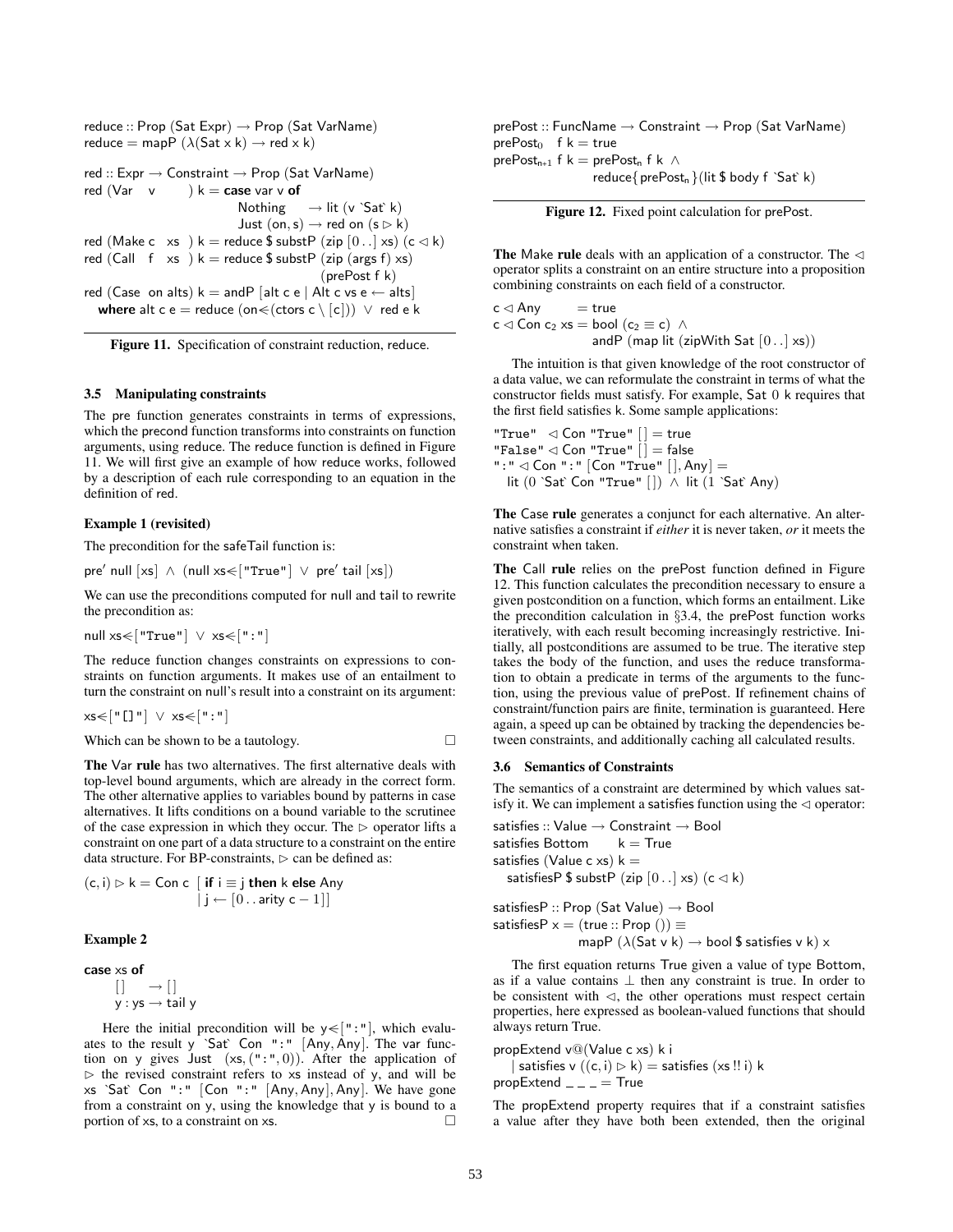value must have satisfied the original constraint. For example, if Just  $\alpha$  *`Sat`* (("Just", 0)  $\triangleright$  k) is true, then  $\alpha$  *`Sat`* k must be true.

```
propOneOf v@(Value c xs) cs
   | c \notin cs = not (satisfies P (v \in cs))propOneOf _{-} _{-} = True
```
The propOneOf property requires that v<cs must not match values constructed by constructors not in cs. Note that both properties allow for constraints to be more restrictive than necessary.

In (Mitchell 2008) we give a detailed argument that if a constraint language satisfies these two properties, the algorithms presented in Figures 9 to 12 are sound. We also show that both BPconstraints and MP-constraints (introduced in §4.2) satisfy these properties.

### 3.7 Finite Refinement of Constraints

With unbounded recursion in patterns, the BP-constraint language does *not* have only finite chains of refinement. As we saw in §3.4.1, we need this property for termination of the iterative analysis. In the next section we introduce two alternative constraint systems. Both share a key property: *for any type, there are finitely many constraints*.

# 4. Richer but Finite Constraint Systems

There are many ways of defining a richer constraint system, while also ensuring the necessary finiteness properties. Here we outline two – one adapted from Catch05, one entirely new – both implemented in Catch08. Neither is strictly more powerful than the other; each is capable of expressing constraints that the other cannot express.

When designing a constraint system, the main decision is which distinctions between data values to ignore. Since the constraint system must be finite, there must be sets of data values which no constraint within the system can distinguish between. As the constraint system stores more information, it will distinguish more values, but will likely take longer to obtain fixed points. The two constraint systems in this section were developed by looking at examples, and trying to find systems offering sufficient power to solve real problems, but still remain bounded.

# 4.1 Regular Expression (RE) Constraints

Catch05 used regular expressions in constraints. Figure 13 gives an implementation of Catch08 regular expression based constraints (RE-constraints). In a constraint of the form  $(r \rightarrow c s)$ , r is a regular expression and cs is a set of constructors. Such a constraint is satisfied by a data structure d if every well-defined application to d of a sequence of selectors described by r reaches a constructor in the set cs. If no such sequence of selectors has a well-defined result then the constraint is vacuously true.

Concerning the helper functions needed to define  $\triangleright$  and  $\triangleleft$ in Figure 13, the differentiate function is from Conway (1971); integrate is its inverse; ewp is the empty word property.

### Example 3

(head xs) is safe if xs evaluates to a non-empty list. The REconstraint generated by Catch is:  $xs$  **`Sat**`  $(1 \rightsquigarrow \{:\})$ . This may be read: from the root of the value xs, after following an empty path of selectors, we reach a  $(:)$ -constructed value.  $\Box$ 

### Example 4

(map head xs) is safe if xs evaluates to a list of non-empty lists. The RE-constraint is:  $xs$  `Sat` (t<sup>\*</sup> · hd  $\rightsquigarrow$  {: }). From the root of xs, following any number of tails, then exactly one head, we reach a  $(:).$  If  $x\text{s}$  is  $[$ ], it still satisfies the constraint, as there are no well

data Constraint =  $\text{RegExp} \rightsquigarrow [\text{CtorName}]$ type  $RegExp = [RegItem]$  $data$  RegItem = Atom Selector | Star [Selector]  $(\lessdot) :: \alpha \rightarrow [\mathsf{CtorName}] \rightarrow \mathsf{Prop}~(\mathsf{Sat}~\alpha)$  $e \leq c s = \text{lit } $e \text{ 'Sat' } ([\neg \rightarrow cs)]$  $(\triangleright)$  :: Selector  $\rightarrow$  Constraint  $\rightarrow$  Constraint  $p \triangleright (r \rightsquigarrow cs) =$ integrate p  $r \rightsquigarrow cs$  $(\lhd)$  :: CtorName  $\rightarrow$  Constraint  $\rightarrow$  Prop (Sat Int)  $c \triangleleft (r \rightsquigarrow cs) =$  bool (not (ewp r)  $|| c \in cs) \land$ andP (map  $f [0..$  arity  $c - 1]$ ) where f i = case differentiate  $(c, i)$  r of Nothing  $\rightarrow$  true Just  $r_2 \rightarrow \text{lit } $i \text{ 'Sat } (r_2 \rightarrow \text{cs})$ ewp :: RegExp → Bool  $ewp x = all isStar x$ where isStar  $(Star_+)$  = True isStar (Atom  $_{-}$ ) = False  $integrate :: Selector \rightarrow RegExp \rightarrow RegExp$ integrate p r | not (isRec p) = Atom p : r integrate p  $(Star ps : r)$  = Star  $(nub (p : ps)) : r$ integrate p r  $=$  Star  $[p]$ : r differentiate :: Selector  $\rightarrow$  RegExp  $\rightarrow$  Maybe RegExp differentiate  $p \nvert =$  Nothing differentiate p (Atom r : rs)  $|p \equiv r = J$ ust rs  $otherwise =$  Nothing differentiate p (Star  $r : rs$ ) | p  $\in r$  = Just (Star r : rs)  $\vert$  otherwise  $=$  differentiate p rs

| Figure 13. RE-constraints. |  |
|----------------------------|--|
|----------------------------|--|

defined paths containing a hd selector. If xs is infinite then all its infinitely many elements must be  $(:)$ -constructed.  $\Box$ 

# Example 5

(map head (reverse  $xs$ )) is safe if every item in  $xs$  is (:)constructed, or if xs is infinite – so reverse does not terminate. The RE-constraint is: xs *`Sat*` (tl<sup>\*</sup>·hd  $\rightsquigarrow$  {:})  $\vee$  xs *`Sat*` (tl<sup>\*</sup>  $\rightsquigarrow$  {:}). The second term specifies the infinite case: if the list xs is (:) constructed, it will have a tl selector, and therefore the tl path is well defined and requires the tail to be  $($ .). Each step in the chain ensures the next path is well defined, and therefore the list is infinite.  $\Box$ 

Catch05 regular expressions were unrestricted and quickly grew to an unmanageable size, preventing analysis of larger programs. In general, a regular expression takes one of six forms:

| $r_1 + r_2$        | union of regular expressions $r_1$ and $r_2$          |
|--------------------|-------------------------------------------------------|
| $r_1 \cdot r_2$    | concatenation of regular expressions $r_1$ then $r_2$ |
| $r_1$ <sup>*</sup> | any number (possibly zero) occurrences of $r_1$       |
| sel                | a selector, <i>i.e.</i> hd for the head of a list     |
| 0                  | the language is the empty set                         |
|                    | the language is the set containing the empty string   |
|                    |                                                       |

Catch08 implements REs using the data type RegExp from Figure 13, with RegExp being a list of concatenated RegItem. In addition to the restrictions imposed by the data type, we require: (1)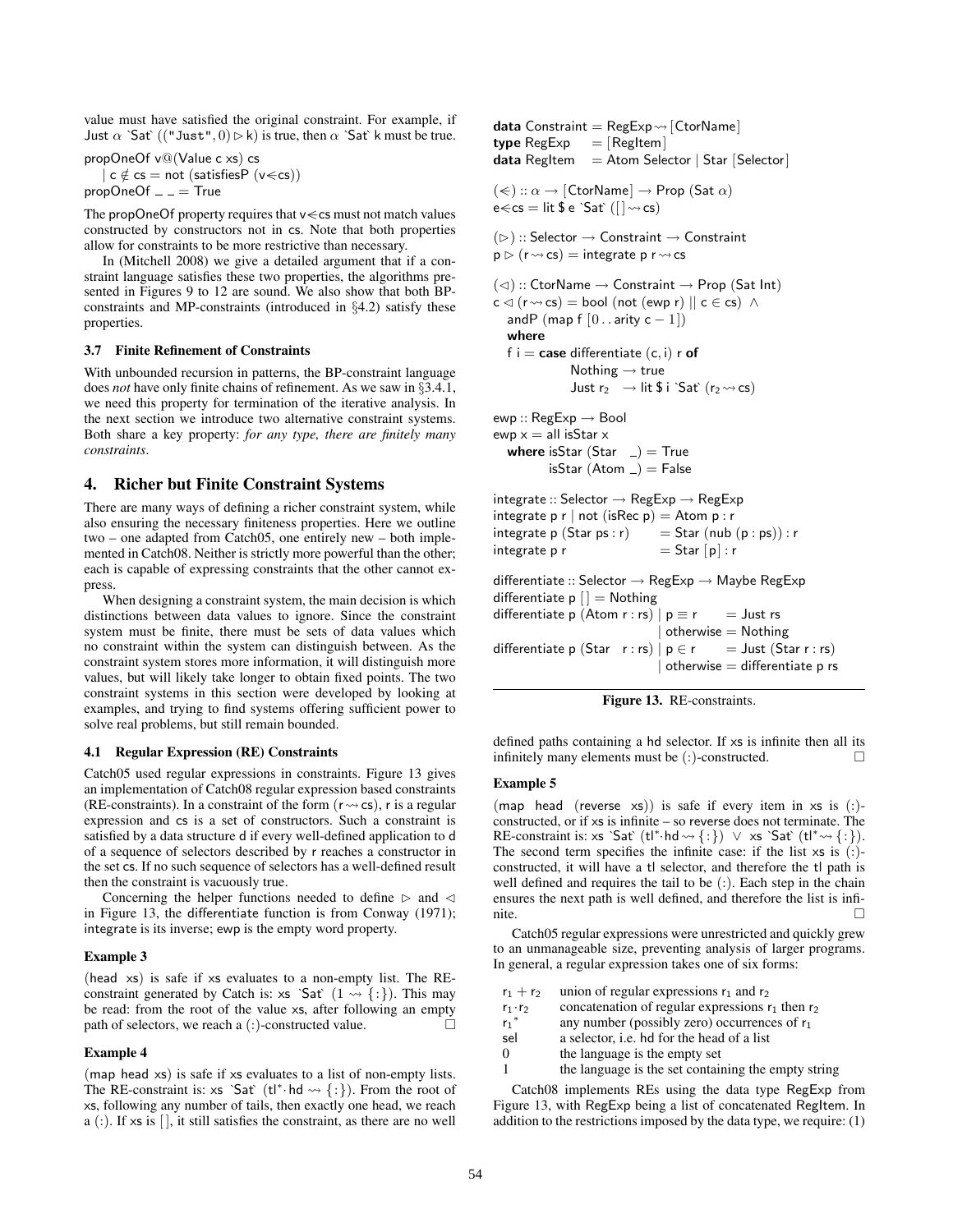within Atom the Selector is not recursive; (2) within Star there is a non-empty list of Selectors, each of which is recursive; (3) no two Star constructors are adjacent in a concatenation. These restrictions are motivated by three observations:

- Because of static typing, constructor-sets must all be of the same type. (In Catch05 expressions such as hd<sup>\*</sup> could arise.)
- There are finitely many RexExp expressions for any type. Combined with the finite number of constructors, this property is sufficient to guarantee termination when computing a fixedpoint iteration on constraints.
- The restricted REs with 0 are closed under integration and differentiation. (The 0 alternative is catered for by the Maybe return type in the differentiation. As  $0 \rightarrow c$  always evaluates to True,  $\triangleleft$  replaces Nothing by True.)

# 4.1.1 Finite Number of RE-Constraints

We require that for any type, there are finitely many constraints (see §3.7). We can model types as:

 $data$  Type = Type  $[Ctor]$ type  $Ctor = [$ Maybe Type $]$ 

Each Type has a number of constructors. For each constructor Ctor, every component has either a recursive type (represented as Nothing) or a non-recursive type t (represented as Just t). As each non-recursive type is structurally smaller than the original, a function that recurses on the type will terminate. We define a function count which takes a type and returns the number of possible RE-constraints.

count :: Type → Integer count  $(Type t) = 2^{\degree}$ rec  $*(2^{\degree}ctor + sum (map count nonrec))$ where rec = length (filter isNothing (concat t))  $\text{nonrec} = [x \mid \text{Just } x \leftarrow \text{concat } t]$  $ctor = length t$ 

The 2  $\hat{ }$  rec term corresponds to the number of possible constraints under Star. The 2<sup> $\degree$ </sup> ctor term accounts for the case where the selector path is empty.

### 4.1.2 RE-Constraint Propositions

Catch computes over propositional formulae with constraints as atomic propositions. Among other operators on propositions, they are compared for equality to obtain a fixed point. All the fixed-point algorithms given in this paper stop once equal constraints are found. We use Binary Decision Diagrams (BDD) (Lee 1959) to make these equality tests fast. Since the complexity of performing an operation is often proportional to the number of atomic constraints in a proposition, we apply simplification rules to reduce this number. For example, three of the nineteen rules are:

**Exhaustion:** In the constraint  $\times$  `Sat` ( $r \rightsquigarrow$  [":", "[]"]) the condition lists all the possible constructors. Because of static typing, x must be one of these constructors. Any such constraint simplifies to True.

And merging: The conjunction e *`Sat*`  $(r \rightarrow c_1) \land e$  *`Sat*`  $(r \rightarrow c_2)$ can be replaced by e *`Sat*` ( $r \rightsquigarrow (c_1 \cap c_2)$ ).

Or merging: The disjunction e *`Sat`*  $(r \rightsquigarrow c_1) \vee e$  *`Sat`*  $(r \rightsquigarrow c_2)$ can be replaced by e *`Sat`* ( $r \rightsquigarrow c_2$ ) if  $c_1 \subset c_2$ .

### 4.2 Multipattern (MP) Constraints & Simplification

Although RE-constraints are capable of solving many examples, they suffer from a problem of scale. As programs become more type Constraint  $=$  [Val] data Val  $=$   $[$ Pattern $] \star$   $[$ Pattern $]$   $|$  Any  $data$  Pattern = Pattern CtorName [Val]

-- useful auxiliaries, non recursive selectors  $nonRecs :: CtorName \rightarrow [Int]$ nonRecs c =  $[i | i$  ←  $[0 \dots$  arity c – 1, not (isRec  $(c, i)$ )]

-- a complete Pattern on c complete :: CtorName → Pattern complete  $c =$  Pattern  $c$  (map (const Any) (nonRecs  $c$ ))

 $(\leq): \alpha \to [\text{CorName}] \to \text{Prop (Sat } \alpha)$  $e \leq c s = \text{lit }$ \$ Sat e  $\lceil$  map complete cs  $\star$  map complete (ctors (head cs)) | not (null cs)]

\n- (
$$
\triangleright
$$
) :: Selector → Constant → Constant
\n- ( $c, i$ )  $\triangleright$  k = map f k
\n- where\n
	\n- f Any = Any
	\n- f (ms<sub>1</sub> \* ms<sub>2</sub>) | isRec (c, i) = [complete c] \* merge ms<sub>1</sub> ms<sub>2</sub>
	\n- f v = [Pattern c [if i ≡ j then v else Any | j ← nonRecs c]]
	\n- ∗ map complete (ctors c)
	\n\n
\n

 $(\lhd)$  :: CtorName  $\rightarrow$  Constraint  $\rightarrow$  Prop (Sat Int)  $c \le v s = \text{or} P$  (map f vs)

# where

(rec, non) = partition (isRec  $\circ$  (, ) c)  $[0 \dots$  arity  $c - 1]$ 

 $f$  Any  $=$  true f  $(ms_1 \star ms_2) =$  orP [andP \$ map lit \$ g vs<sub>1</sub> | Pattern  $c_1$  vs<sub>1</sub>  $\leftarrow$  ms<sub>1</sub>,  $c_1 \equiv c$ ] where g vs = zipWith Sat non (map  $(:[])$  vs)  $+$ map  $('Sat' [ms<sub>2</sub>  $\star$  ms<sub>2</sub>]) rec$ 

 $(\square) :: \text{Val} \rightarrow \text{Val} \rightarrow \text{Val}$  $(a_1 * b_1) \sqcap (a_2 * b_2) =$  merge  $a_1 a_2 *$  merge  $b_1 b_2$  $x \qquad \Box y \qquad = \text{if } x \equiv \text{Any then } y \text{ else } x$ 

 $merge :: [Pattern] \rightarrow [Pattern] \rightarrow [Pattern]$ merge ms<sub>1</sub> ms<sub>2</sub> = [Pattern c<sub>1</sub> (zipWith  $(\square)$  vs<sub>1</sub> vs<sub>2</sub>) | Pattern  $c_1$  vs<sub>1</sub> ← ms<sub>1</sub>, Pattern  $c_2$  vs<sub>2</sub> ← ms<sub>2</sub>,  $c_1 \equiv c_2$ 

Figure 14. MP-constraints.

complex the size of the propositions grows quickly, slowing Catch unacceptably. Multipattern constraints (MP-constraints, defined in Figure 14) are an alternative which scales better.

MP-constraints are similar to BP-constraints, but can constrain an infinite number of items. A value v satisfies a constraint  $p_1 \star p_2$ if v itself satisfies the pattern  $p_1$  and *all its recursive components at any depth* satisfy  $p_2$ . We call  $p_1$  the root pattern, and  $p_2$  the recursive pattern. Each of  $p_1$  and  $p_2$  is given as a set of matches similar to BP-constraints, but each Pattern only specifies the values for the non-recursive selectors, all recursive selectors are handled by  $p_2$ . A constraint is a disjunctive list of  $\star$  patterns.

The intuition behind the definition of  $(c, i)$   $\triangleright$  ps is that if the selector (c, i) is recursive, given a pattern  $\alpha \star \beta$ , the new root pattern requires the value to be c-constructed, and the recursive patterns become merge  $\alpha \beta$  – i.e. all recursive values must satisfy both the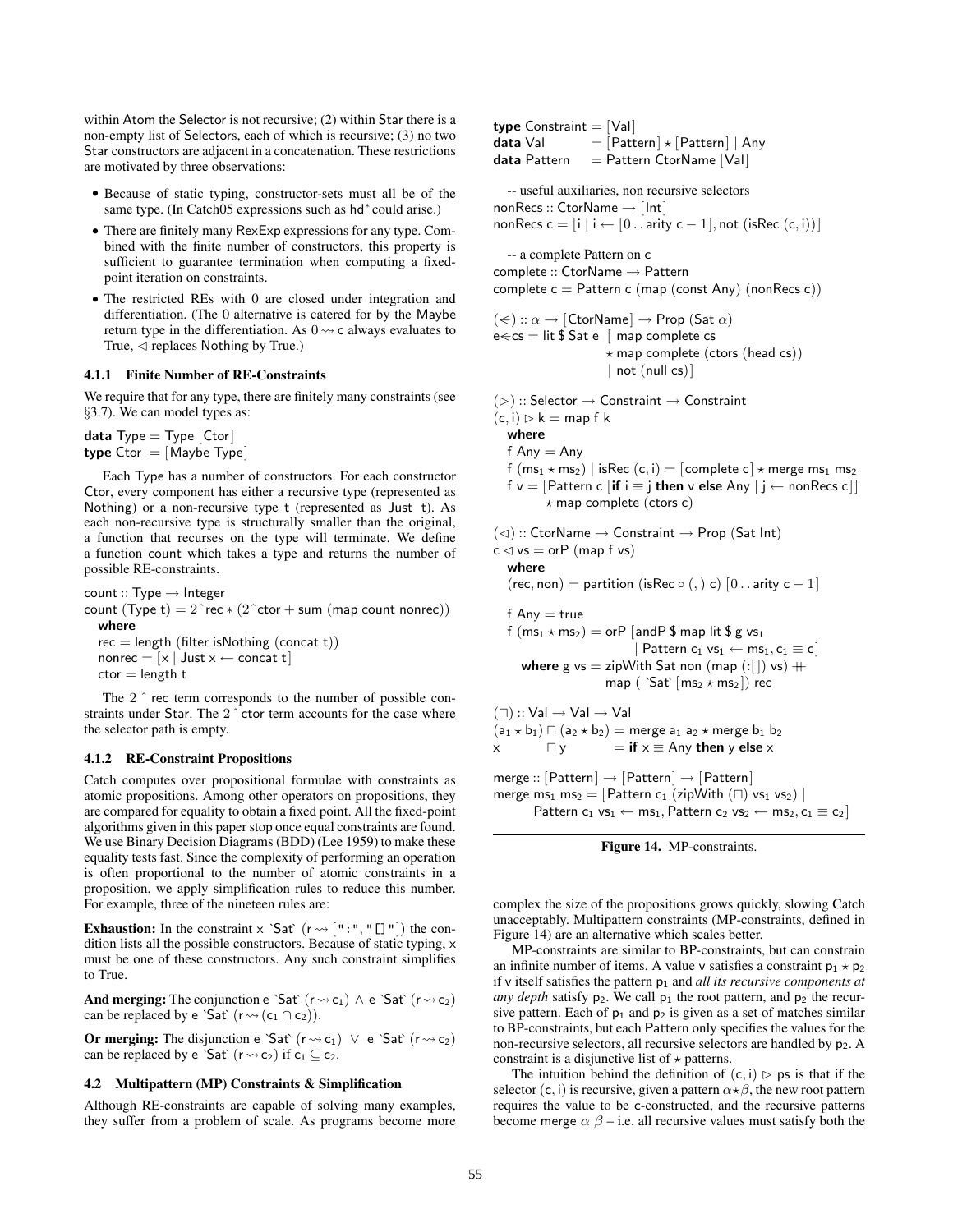root and recursive patterns of the original pattern. If the selector is non-recursive, then each new pattern contains the old pattern within it, as the appropriate non-recursive field. So, for example:

$$
\mathsf{hd} \triangleright (\alpha \star \beta) = \{(:)\ (\alpha \star \beta)\} \star \{[],(:)\ \mathsf{Any}\}\
$$
  

$$
\mathsf{tl} \triangleright (\alpha \star \beta) = \{(:)\ \mathsf{Any}\ \rightarrow \mathsf{(merge}\ \alpha\ \beta)
$$

For the  $\triangleleft$  operator, if the root pattern matches, then all nonrecursive fields are matched to their non-recursive constraints, and all recursive fields have their root and recursive patterns become their recursive pattern. In the result, each field is denoted by its argument position. So, for example:

": "
$$
\lhd
$$
({[[ ] }  $\star \beta$ ) = false  
": " $\lhd$ ({(:)  $\alpha$ }  $\star \beta$ ) = 0 'Sat'  $\alpha \wedge 1$  'Sat' ( $\beta \star \beta$ )

### Example 3 (revisited)

Safe evaluation of (head xs) requires xs to be non-empty. The MPconstraint generated by Catch on xs is: { $(:)$  Any}  $\star$  { $[$ ],  $(:)$  Any}. This constraint can be read in two portions: the part to the left of  $\star$  requires the value to be (:)-constructed, with an unrestricted hd field; the right allows either a  $\left[ \ \right]$  or a  $\left( \cdot \right)$  with an unrestricted hd field, and a tl field restricted by the constraint on the right of the  $\star$ . In this particular case, the right of the  $\star$  places no restrictions on the value. This constraint is longer than the corresponding REconstraint as it makes explicit that both the head and the recursive tails are unrestricted.  $\Box$ 

### Example 4 (revisited)

Safe evaluation of (map head xs) requires xs to be a list of nonempty lists. The MP-constraint on xs is:

$$
\{[],(:) (\{(:) \text{ Any}\} \star \{[],(:) \text{ Any}\})\} \star {[],(:) (\{((:) \text{ Any}\} \star \{[],(:) \text{ Any}\})}
$$

#### Example 5 (revisited)

(map head (reverse  $x$ )) requires xs to be a list of non-empty lists *or* infinite. The MP-constraint for an infinite list is:  $\{(.)\; Any\} \star$  $\{(.) \; \text{Any} \}$ 

MP-constraints also have simplification rules. For example, two of the eight rules are:

Val-list simplification: Given a Val-list, if the value Any is in this list, the list is equal to [Any]. If a value occurs more than once in the list, one copy can be removed.

Val simplification: If both  $p_1$  and  $p_2$  cover all constructors and all their components have Any as their constraint, the constraint  $p_1 \star p_2$ can be replaced with Any.

### 4.2.1 Finitely Many MP-Constraints per Type

As in §4.1.1, we show there are finitely many constraints per type by defining a count function:

```
count :: Type \rightarrow Integer
count (Type t) = 2 val t
   where val t = 1 + 2 * 2<sup>\hat{ }</sup> (pattern t)
```

```
pattern t = sum (map f t)where f c = product [count t_2 | Just t_2 \leftarrow c]
```
The val function counts the number of possible Val constructions. The pattern function performs a similar role for Pattern constructions.

## 4.2.2 MP-Constraint Propositions and Uncurrying

A big advantage of MP-constraints is that if two constraints on the same expression are combined at the proposition level, they can be reduced into one atomic constraint:

$$
\begin{array}{l}(\mathsf{Sat}\; \mathsf{e}\; \mathsf{v}_1) \;\vee\; (\mathsf{Sat}\; \mathsf{e}\; \mathsf{v}_2) = \mathsf{Sat}\; \mathsf{e}\; (\mathsf{v}_1+\mathsf{v}_2) \\(\mathsf{Sat}\; \mathsf{e}\; \mathsf{v}_1) \;\wedge\; (\mathsf{Sat}\; \mathsf{e}\; \mathsf{v}_2) = \mathsf{Sat}\; \mathsf{e}\; [\mathsf{a}\sqcap \mathsf{b}\; |\; \mathsf{a}\leftarrow \mathsf{v}_1, \mathsf{b}\leftarrow \mathsf{v}_2]\end{array}
$$

This ability to combine constraints on equal expressions can be exploited further by translating the program to be analysed. After applying reduce, all constraints will be in terms of the arguments to a function. So if all functions took exactly one argument then *all* the constraints associated with a function could be collapsed into one. We therefore *uncurry* all functions.

### Example 6

$$
(||) \times y = \text{case} \times \text{of}
$$
  
True  $\rightarrow$  True  
False  $\rightarrow$  y

in uncurried form becomes:

(||) a = case a of (x, y) → case x of True → True False → y



Combining MP-constraint reduction rules with the uncurrying transformation makes Sat  $\alpha$  equivalent in power to Prop (Sat  $\alpha$ ). This simplification reduces the number of different propositional constraints, making fixed-point computations faster. In the REconstraint system uncurrying would do no harm, but it would be of no use, as no additional simplification rules would apply.

### 4.3 Comparison of Constraint Systems

As we discussed in §3.7, it is not possible to use BP-constraints, as they do not have finite chains of refinement. Both RE-constraints and MP-constraints are capable of expressing a wide range of value-sets, but neither subsumes the other. We give examples where one constraint language can differentiate between a pair of values, and the other cannot.

### Example 7

Let  $v_1 = (T:||)$  and  $v_2 = (T:T:||)$  and consider the MP-constraint  $\{(.)$  Any }  $\star$  {[] }. This constraint is satisfied by  $v_1$  but not by  $v_2$ . No proposition over RE-constraints can separate these values.  $\Box$ 

### Example 8

Consider a data type:

**data** Tree 
$$
\alpha
$$
 = Branch{left :: Tree  $\alpha$ , right :: Tree  $\alpha$ }  
 | Least { leaf ::  $\alpha$ }

and two values of the type Tree Bool

 $v_1 =$  Branch (Leaf True) (Leaf False)  $v_2 =$  Branch (Leaf False) (Leaf True)

The RE-constraint (left<sup>\*</sup>·leaf  $\rightsquigarrow$  True) is satisfied by  $v_1$  but not  $v_2$ . No MP-constraint separates the two values.  $\Box$ 

We have implemented both constraint systems in Catch. Factors to consider when choosing which constraint system to use include: how readable the constraints are, expressive power, implementation complexity and scalability. In practice the issue of scalability is key: how large do constraints become, how quickly can they be manipulated, how expensive is their simplification. Catch08 uses MP-constraints by default, as they allow much larger examples to be checked.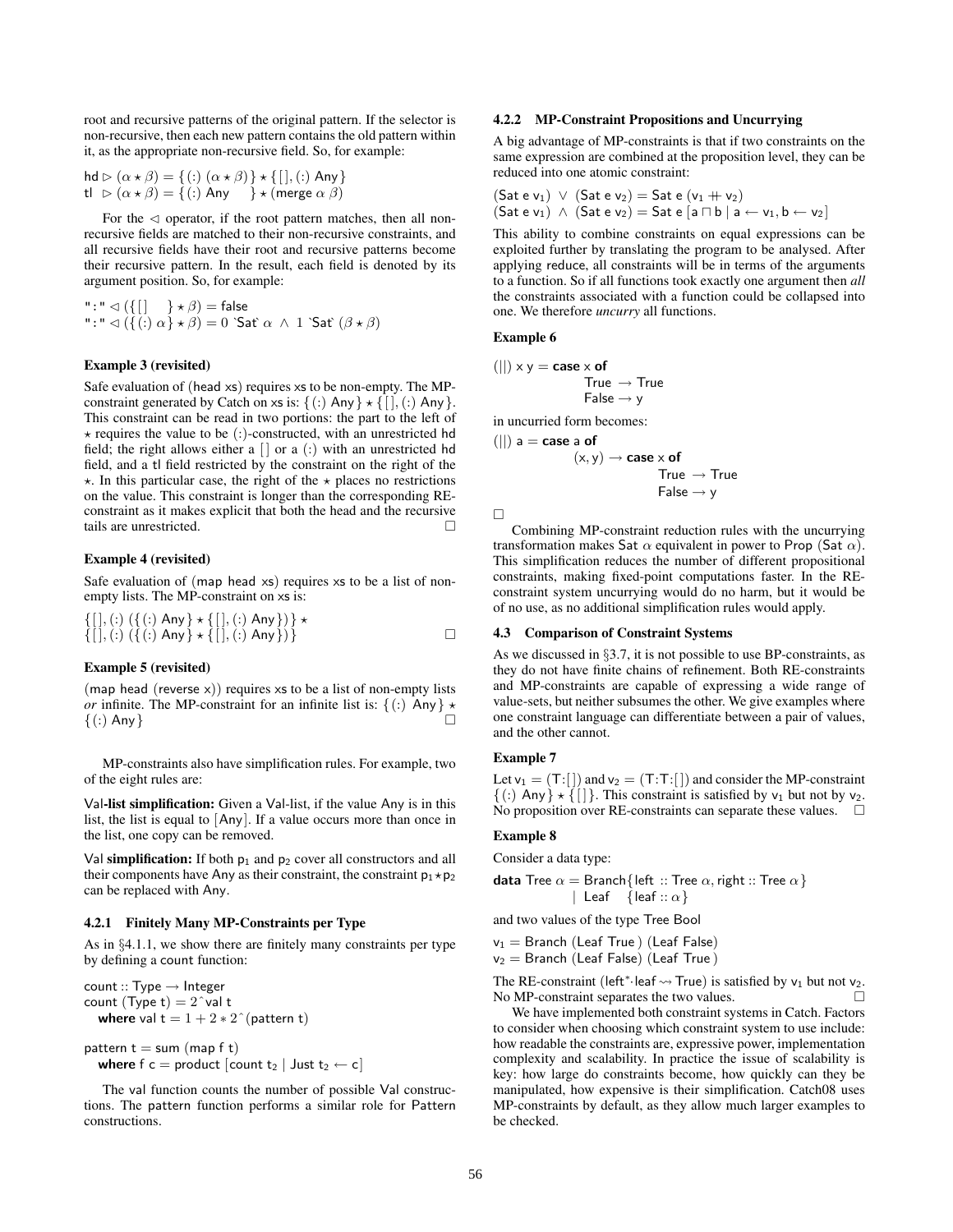# 5. Results and Evaluation

The best way to see the power of Catch is by example. §5.1 discusses in general how some programs may need to be modified to obtain provable safety. §5.2 investigates all the examples from the Imaginary section of the Nofib suite (Partain et al. 2008). To illustrate results for larger and widely-used applications, §5.3 investigates the FiniteMap library, §5.4 investigates the HsColour program and §5.5 reports on XMonad. In all cases our defunctionalisation method successfully removes all higher-order functions.

# 5.1 Modifications for Verifiable Safety

Take the following example:

average xs = sum xs *`*div*`* length xs

If  $x$ s is  $\vert$  then a division by zero occurs, modelled in Catch as a pattern-match error. One small local change could be made which would remove this pattern match error:

average  $xs = if$  null xs then 0 else sum xs  $\hat{div}$  length xs

Now if xs is  $\vert \vert$ , the program simply returns 0, and no pattern match error occurs. In general, pattern-match errors can be avoided in two ways:

Widen the domain of definition: In the example, we widen the domain of definition for the average function. The modification is made in one place only – in the definition of average itself.

Narrow the domain of application: In the example, we narrow the domain of application for the div function. Note that we narrow this domain only for the div application in average – other div applications may remain unsafe. Another alternative would be to narrow the domain of application for average, ensuring that  $\left[ \cdot \right]$  is not passed as the argument. This alternative would require a deeper understanding of the flow of the program, requiring rather more work.

In the following sections, where modifications are required, we prefer to make the minimum number of changes. Consequently, we widen the domain of definition.

# 5.2 Nofib Benchmark Tests

The entire Nofib suite (Partain et al. 2008) is large. We concentrate on the 'Imaginary' section. These programs are all under a page of text, *excluding* any Prelude or library definitions used, and particularly stress list operations and numeric computations.

Results using MP-constraints are given in Table 1. Using REconstraints, only 8 programs can be proven safe within 10 minutes, even after the modifications described later in this section. Only four programs contain no calls to error as all pattern-matches are exhaustive. Four programs use the list-indexing operator (!!), which requires the index to be non-negative and less than the length of the list; Catch can only prove this condition if the list is infinite. Eight programs include applications of either head or tail, most of which can be proven safe. Seven programs have incomplete patterns, often in a where binding and Catch performs well on these. Nine programs use division, with the precondition that the divisor must not be zero; most of these can be proven safe.

Three programs have preconditions on the main function, all of which state that the test parameter must be a natural number. In all cases the generated precondition is a necessary one – if the input violates the precondition then pattern-match failure will occur.

We now discuss general modifications required to allow Catch to begin checking the programs, followed by the six programs which required changes. We finish with the Digits of E2 program – a program with complex pattern matching that Catch is able to prove safe without modification.

# Table 1. Table of results

Name is the name of the checked program (a starred name indicates that changes were made before safe pattern-matching could be verified); Src is the number of lines in the original source code; Core is the number of lines of first-order Core, *including all needed Prelude and library definitions*, just before analysis; Err is the number of calls to error (missing pattern cases); Pre is the number of functions which have a precondition which is not simply 'True'; Sec is the time taken for transformations and analysis; Mb is the maximum residency of Catch at garbage-collection time.

| Name            | Src | Core | Err | Pre            | <b>Sec</b> | Mb  |
|-----------------|-----|------|-----|----------------|------------|-----|
| Bernoulli*      | 35  | 652  | 5   | 11             | 4.1        | 0.8 |
| Digits of $E1*$ | 44  | 377  | 3   | 8              | 0.3        | 0.6 |
| Digits of E2    | 54  | 455  | 5   | 19             | 0.5        | 0.8 |
| $Exp3-8$        | 29  | 163  | 0   | $\theta$       | 0.1        | 0.1 |
| Gen-Regexps*    | 41  | 776  | 1   | 1              | 0.3        | 0.4 |
| Integrate       | 39  | 364  | 3   | 3              | 0.3        | 1.9 |
| Paraffins*      | 91  | 1153 | 2   | $\overline{c}$ | 0.8        | 1.9 |
| Primes          | 16  | 241  | 6   | 13             | 0.2        | 0.1 |
| Queens          | 16  | 283  | 0   | $\theta$       | 0.2        | 0.2 |
| Rfib            | 9   | 100  | 0   | 0              | 0.1        | 1.7 |
| Tak             | 12  | 155  | 0   | 0              | 0.1        | 0.1 |
| Wheel Sieve 1*  | 37  | 570  | 7   | 10             | 7.5        | 0.9 |
| Wheel Sieve 2*  | 45  | 636  | 2   | 2              | 0.3        | 0.6 |
| X2n1            | 10  | 331  | 2   | 5              | 1.8        | 1.9 |
| FiniteMap*      | 670 | 1829 | 13  | 17             | 1.6        | 1.0 |
| HsColour*       | 823 | 5060 | 4   | 9              | 2.1        | 2.7 |

*Modifications for Checking* Take a typical benchmark, Primes. The main function is:

 $main = do [arg] \leftarrow getArgs$ print \$ primes !! (read arg)

The first unsafe pattern is  $[\text{arg}] \leftarrow \text{getArgs},$  as getArgs is a primitive which may return any value. Additionally, if read fails to parse the value extracted from getArgs, it will evaluate to ⊥. Instead, we check the revised program:

main =  $do$  args  $\leftarrow$  getArgs case map reads args of  $[[(x, s)]]$  all is Space s  $\rightarrow$  print \$ primes !! x  $\overline{\phantom{a}}$   $\rightarrow$  putStrLn "Bad command line"

Instead of crashing on malformed command line arguments, the modified program informs the user.

*Bernoulli* This program has one instance of tail (tail x). MPconstraints are unable to express that a list must be of at least length two, so Catch conservatively strengthens this to the condition that the list must be infinite – a condition that Bernoulli does not satisfy. One remedy is to replace tail  $(tail x)$  with drop 2 x. After this change, the program still has several non-exhaustive pattern matches, but all are proven safe.

*Digits of E1* This program contains the following equation:

rat $Trans(a, b, c, d)$  xs  $|$  $((sigma c \equiv signum d) || (abs c < abs d))$  &&  $(c + d) * q \leq a + b$  &  $(c + d) * q + (c + d) > a + b$  $=$  q : ratTrans  $(c, d, a - q * c, b - q * d)$  xs where  $q = b$  *`div`* d

Catch is able to prove that the division by d is only unsafe if both c and d are zero, but it is not able to prove that this invariant is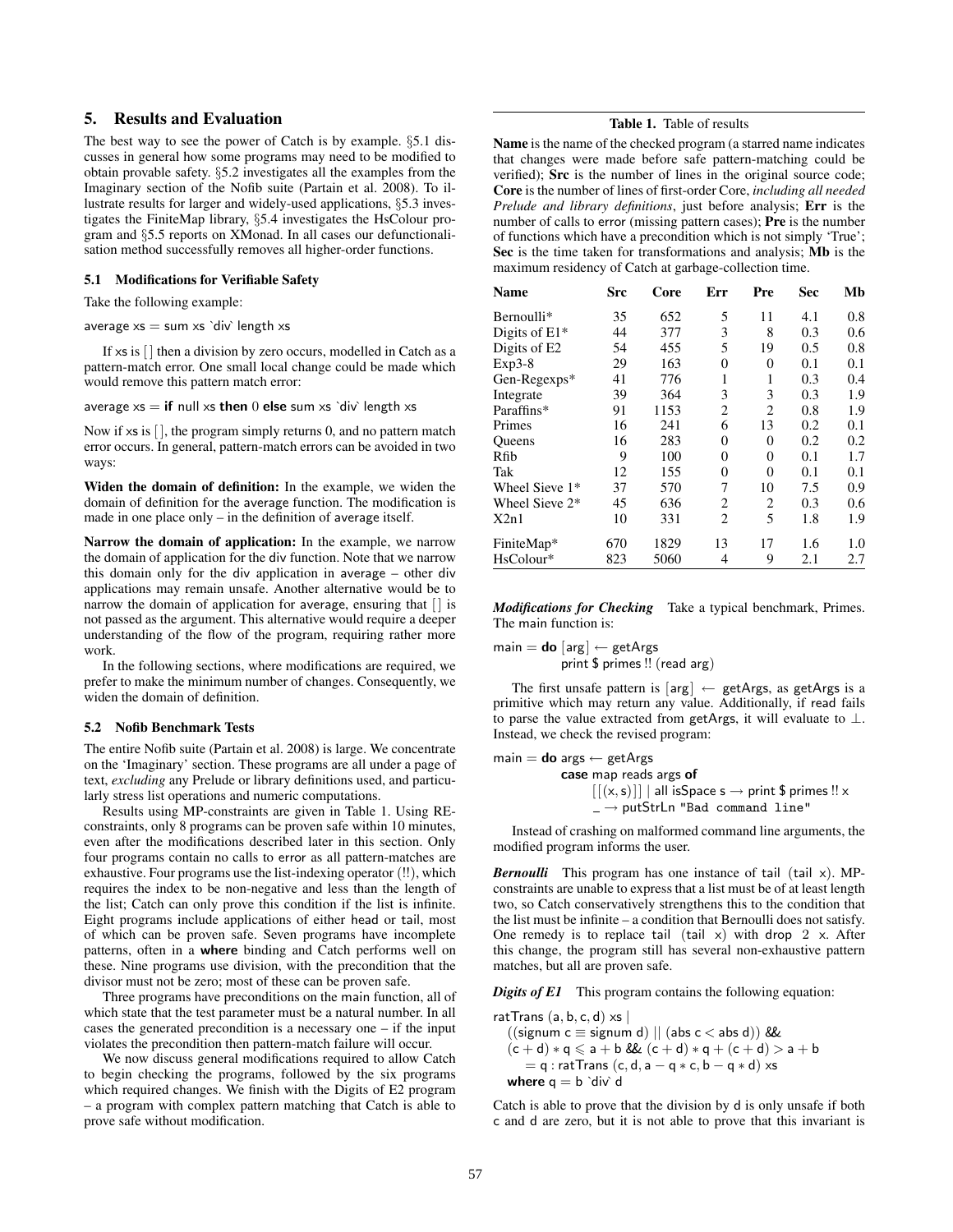maintained. Widening the domain of application of div allows the program to be proved safe.

As the safety of this program depends on quite deep results in number theory, it is no surprise that it is beyond the scope of an automatic checker such as Catch.

*Gen-Regexps* This program expects valid regular expressions as input. There are many ways to crash this program, including entering "", "[" or "<". One potential error comes from head ◦ lines, which can be replaced by takeWhile ( $\neq' \n\in'$ ). Two potential errors take the form  $(a, \_ : b) =$  span f xs. At first glance this pattern definition is similar to the one in risers. But here the pattern is only safe if for one of the elements in the list xs, f returns True. The test f is actually ( $\neq$  '-'), and the only safe condition Catch can express is that xs is an infinite list. With the amendment  $(a, b)$  = safeSpan f xs, where safeSpan is defined by:

safeSpan p  $xs = (a, drop 1 b)$  where  $(a, b) =$ span p xs

Catch verifies pattern safety.

*Wheel Sieve 1* This program defines a data type Wheel, and a function sieve:

 $data$  Wheel = Wheel Int [Int]

sieve ::  $[Where] \rightarrow [Int] \rightarrow [Int] \rightarrow [Int]$ 

The lists are infinite, and the integers are positive, but the program is too complex for Catch to infer these properties in full. To prove safety a variant of mod is required which does not raise division by zero and a pattern in notDivBy has to be completed. Even with these two modifications, Catch takes 7.5 seconds to check the other non-exhaustive pattern matches.

*Wheel Sieve 2* This program has similar datatypes and invariants, but much greater complexity. Catch is able to prove very few of the necessary invariants. Only after widening the domain of definition in three places – replacing tail with drop 1, head with a version returning a default on the empty list, and mod with a safe variant – is Catch able to prove safety.

*Paraffins* Again the program can only be validated by Catch after modification. There are two reasons: laziness and arrays. Laziness allows the following odd-looking definition:

radical generator  $n =$  radicals undefined

where radicals unused  $=$  big\_memory\_computation

If radicals had a zero-arity definition it would be computed once and retained as long as there are references to it. To prevent this behaviour, a dummy argument (undefined) is passed. If the analysis was more lazy (as discussed in §3.4) then this example would succeed using Catch. As it is, simply changing undefined to () resolves the problem.

The Paraffins program uses the function array:: $1x a \Rightarrow (a, a) \rightarrow$  $[(a, b)] \rightarrow$  Array a b which takes a list of index/value pairs and builds an array. The precondition on this function is that all indexes must be in the range specified. This precondition is too complex for Catch, but simply using listArray, which takes a list of elements one after another, the program can be validated. Use of listArray actually makes the program shorter and more readable. The array indexing operator (!) is also troublesome. The precondition requires that the index is in the bounds given when the array was constructed, something Catch does not currently model.

*Digits of E2* This program is quite complex, featuring a number of possible pattern-match errors. To illustrate, consider the following fragment:

carryPropagate base  $(d : ds) = ...$ where carryguess = d *`*div*`* base

$$
remainder = d \mod base
$$
\n
$$
nextcarry : fraction = carryPropagate (base + 1) ds
$$

There are four potential pattern-match errors in as many lines. Two of these are the calls to div and mod, both requiring base to be non-zero. A possibly more subtle pattern match error is the nextcarry : fraction left-hand side of the third line. Catch is able to prove that none of these pattern-matches fails. Now consider:

 $e = ("2." +)$ \$ tail ◦ concat \$ map (show  $\circ$  head) \$ iterate (carryPropagate  $2 \circ$  map  $(10*) \circ$  tail) \$  $2: [1, 1..]$ 

Two uses of tail and one of head occur in quite complex functional pipelines. Catch is again able to prove that no pattern-match fails.

### 5.3 The FiniteMap library

The FiniteMap library for Haskell has been widely distributed for over 10 years. The library uses balanced binary trees, based on (Adams 1993). There are 14 non-exhaustive pattern matches.

The first challenge is that there is no main function. Catch uses all the exports from the library, and checks each of them as if it had main status.

Catch is able to prove that all but one of the non-exhaustive patterns are safe. The definition found unsafe has the form:

| delFromFM (Branch key) del_key   del_key > key = |                                         |
|--------------------------------------------------|-----------------------------------------|
|                                                  | $\vert$ del_key $\lt$ key $= \ldots$    |
|                                                  | $\vert$ del_key $\equiv$ key $= \ldots$ |

At first glance the cases appear to be exhaustive. The law of trichotomy leads us to expect one of the guards to be true. However, the Haskell Ord class does not enforce this law. There is nothing to prevent an instance for a type with partially ordered values, some of which are incomparable. So Catch cannot verify the safety of delFromFM as defined as above.

The solution is to use the compare function which returns one of GT, EQ or LT. This approach has several advantages: (1) the code is free from non-exhaustive patterns; (2) the assumption of trichotomy is explicit in the return type; (3) the library is faster.

### 5.4 The HsColour Program

Artificial benchmarks are not necessarily intended to be fail-proof. But a real program, with real users, should *never* fail with a patternmatch error. We have taken the HsColour program<sup>3</sup> and analysed it using Catch. HsColour has 12 modules, is 5 years old and has had patches from 6 different people. We have contributed patches back to the author of HsColour, with the result that the development version can be proved free from pattern-match errors.

Catch required 4 small patches to the HsColour program before it could be verified free of pattern-match failures. Details of the checking process are given in Table 1. Of the 4 patches, 3 were genuine pattern-match errors which could be tripped by constructing unexpected input. The issues were: (1) read was called on a preferences file from the user, this could crash given a malformed preferences file; (2) by giving the document consisting of a single double quote character ", and passing the "-latex" flag, a crash occurred;  $(3)$  by giving the document  $(3)$ , namely open bracket, backtick, close bracket, and passing "-html -anchor" a crash occurred. The one patch which did not (as far as we are able to ascertain) fix a real bug could still be considered an improvement, and was minor in nature (a single line).

<sup>3</sup> http://www.cs.york.ac.uk/fp/darcs/hscolour/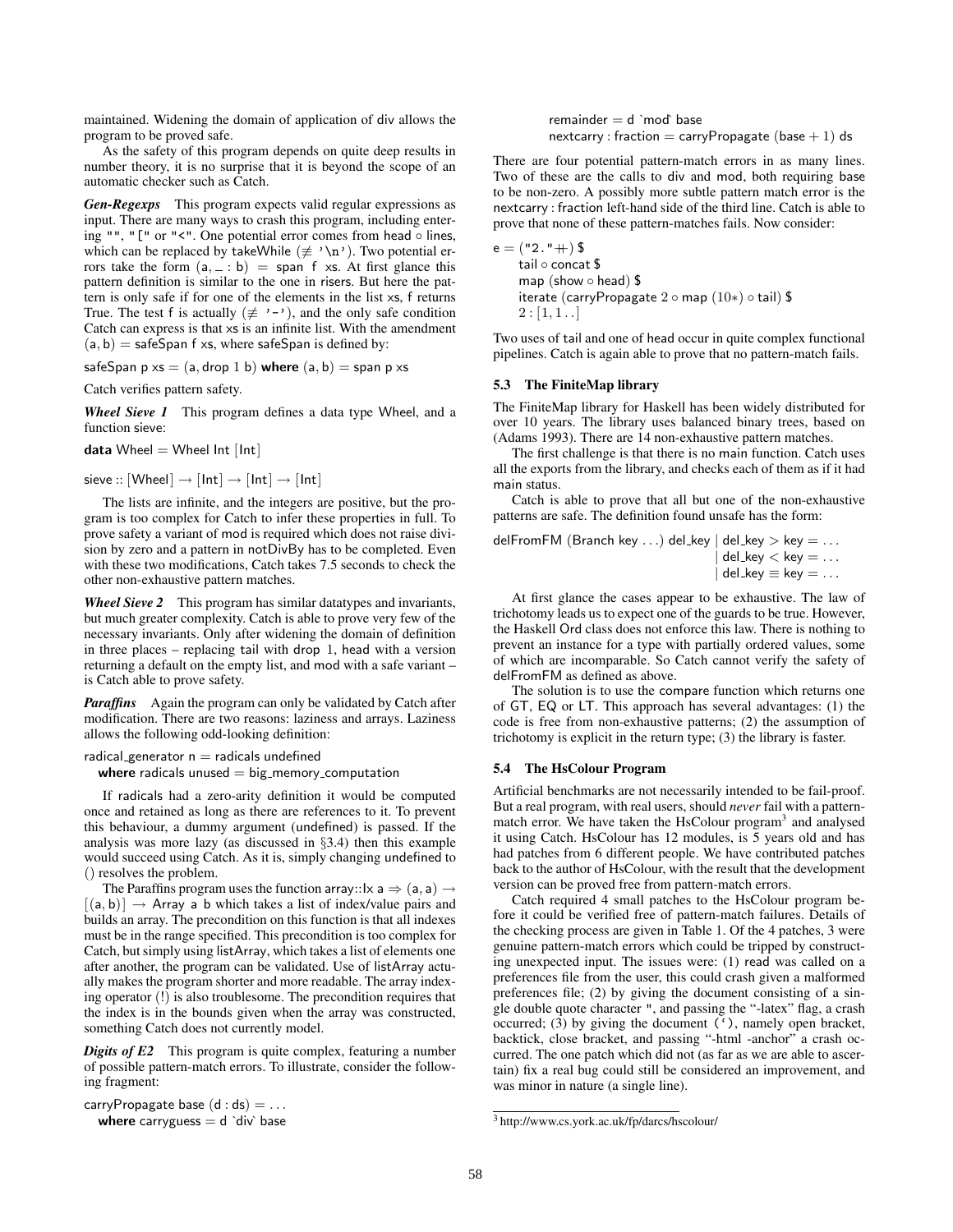Examining the read error in more detail, by default Catch outputs the potential error message, and a list of potentially unsafe functions in a call stack:

Checking "Prelude.read: no parse" Partial Prelude.read\$252 Partial Language.Haskell.HsColour.Colourise.parseColourPrefs

### Partial Main.main

...

We can see that parseColourPrefs calls read, which in turn calls error. The read function is specified to crash on incorrect parses, so the blame probably lies in parseColourPrefs. By examining this location in the source code we are able to diagnose and correct the problem. Catch optionally reports all the preconditions it has deduced, although in our experience problems can usually be fixed from source-position information alone.

### 5.5 The XMonad Program

XMonad (Stewart and Sjanssen 2007) is a window manager, which automatically manages the layout of program windows on the screen. The central module of XMonad contains a pure API, which is used to manipulate a data structure containing information regarding window layout. Catch has been run on this central module, several times, as XMonad has evolved. The XMonad API contains 36 exported functions, most of which are intended to be total. Within the implementation of these functions, there are a number of incomplete patterns and calls to partial functions.

When the Catch tool was first used, it detected six issues which were cause for concern – including unsafe uses of partial functions, API functions which contained incomplete pattern matches, and unnecessary assumptions about the Ord class. All these issues were subsequently fixed. The XMonad developers have said: "QuickCheck and Catch can be used to provide mechanical support for developing a clean, orthogonal API for a complex system" (Stewart and Sjanssen 2007).

In E-mail correspondence, the XMonad developers have summarised their experience using Catch as follows: "XMonad made heavy use of Catch in the development of its core data structures and logic. Catch caught several suspect error cases, and helped us improve robustness of the window manager core by weeding out partial functions. It helps encourage a healthy skepticism to partiality, and the quality of code was improved as a result. We'd love to see a partiality checker integrated into GHC."

# 6. Related Work

### 6.1 Mistake Detectors

There has been a long history of writing tools to analyse programs to detect potential bugs, going back at least to the classic C Lint tool (Johnson 1978). In the functional arena there is the Dialyzer tool (Lindahl and Sagonas 2004) for Erlang (Virding et al. 1996). The aim is to have a static checker that works on unmodified code, with no additional annotations. However, a key difference is that in Dialyzer all warnings indicate a genuine problem that needs to be fixed. Because Erlang is a dynamically typed language, a large proportion of Dialyzer's warnings relate to mistakes a type checker would have detected.

The Catch tool tries to prove that error calls are unreachable. The Reach tool (Naylor and Runciman 2007) also checks for reachability, trying to find values which will cause a certain expression to be evaluated. Unlike Catch, if the Reach tool cannot find a way to reach an expression, this is no guarantee that the expression is indeed unreachable. So the tools are complementary: Reach can be used to find examples causing non-exhaustive patterns to fail, Catch can be used to prove there are no such examples.

# 6.2 Proving Incomplete Patterns Safe

Despite the seriousness of the problem of pattern matching, there are very few other tools for checking pattern-match safety. This paper has similar goals to Mitchell and Runciman (2007), but many key design decisions are radically different. The difference in practice is that Catch08 supports full Haskell, can scale to much larger examples and can feasibly be used on real programs. Some of the reasons for these better results include a different fixed-point mechanism, the use of MP-constraints and a superior translation from Core.

The closest other work we are aware of is ESC/Haskell (Xu 2006) and its successor Sound Haskell (Xu et al. 2007). The Sound Haskell approach requires the programmer to give explicit preconditions and contracts which the program obeys. Contracts have more expressive power than our constraints – one of the examples involves an invariant on an ordered list, something beyond Catch. But the programmer has more work to do. We eagerly await prototypes of either tool, to permit a full comparison against Catch.

### 6.3 Eliminating Incomplete Patterns

One way to guarantee that a program does not crash with an incomplete pattern is to ensure that all pattern matching is exhaustive. The GHC compiler (The GHC Team 2007) has an option flag to warn of any incomplete patterns. Unfortunately the Bugs section (12.2.1) of the manual notes that the checks are sometimes wrong, particularly with string patterns or guards, and that this part of the compiler "needs an overhaul really" (The GHC Team 2007). A more precise treatment of when warnings should be issued is given in Maranget (2007). These checks are only local: defining head will lead to a warning, even though the definition is correct; using head will not lead to a warning, even though it may raise a pattern-match error.

A more radical approach is to build exhaustive pattern matching into the design of the language, as part of a total programming system (Turner 2004). The Catch tool could perhaps allow the exhaustive pattern matching restriction to be lifted somewhat.

# 6.4 Type System Safety

One method for specifying properties about functional programs is to use the type system. This approach is taken in the tree automata work done on XML and XSLT (Tozawa 2001), which can be seen as an algebraic data type and a functional language. Another soft typing system with similarities is by Aiken and Murphy (1991), on the functional language FL. This system tries to assign a type to each function using a set of constructors, for example head takes the type Cons and not Nil.

Types can sometimes be used to explicitly encode invariants on data in functional languages. One approach is the use of *phantom types* (Fluet and Pucella 2002), for example a safe variant of tail can be written as in Figure 15. The List type is not exported, ensuring that all lists with a Cons tag are indeed non-empty. The types Cons and Unknown are phantom types – they exist only at the type level, and have no corresponding value.

Using GADTs (Peyton Jones et al. 2006), an encoding of lists can be written as in Figure 16. Notice that fromList requires a locally quantified type. The type-directed approach can be pushed much further with *dependent types*, which allow types to depend on values. There has been much work on dependent types, using undecidable type systems (McBride and McKinna 2004), using extensible kinds (Sheard 2004) and using type systems restricted to a decidable fragment (Xi and Pfenning 1999). The downside to all these type systems is that they require the programmer to make explicit annotations, and require the user to learn new techniques for computation.